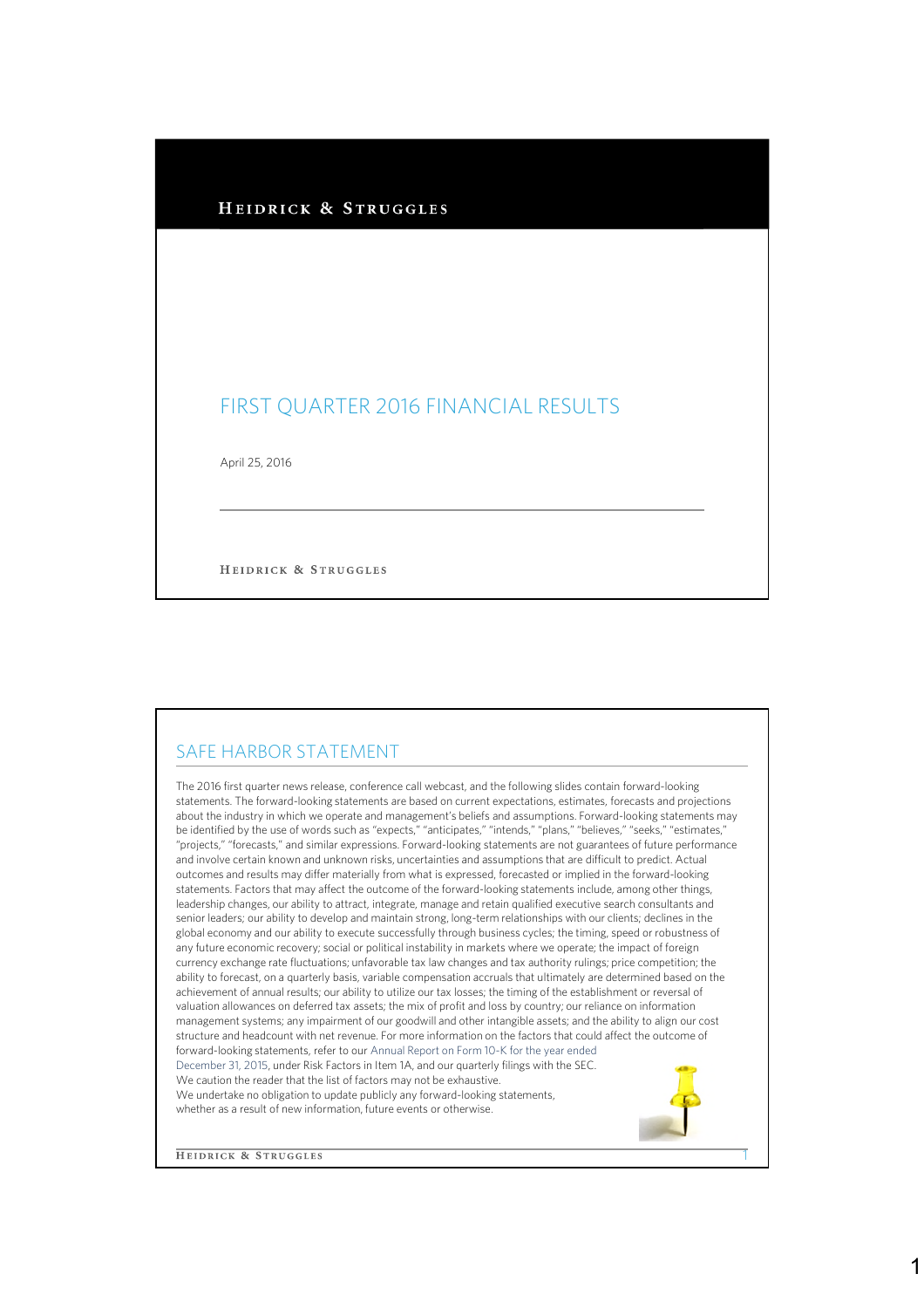

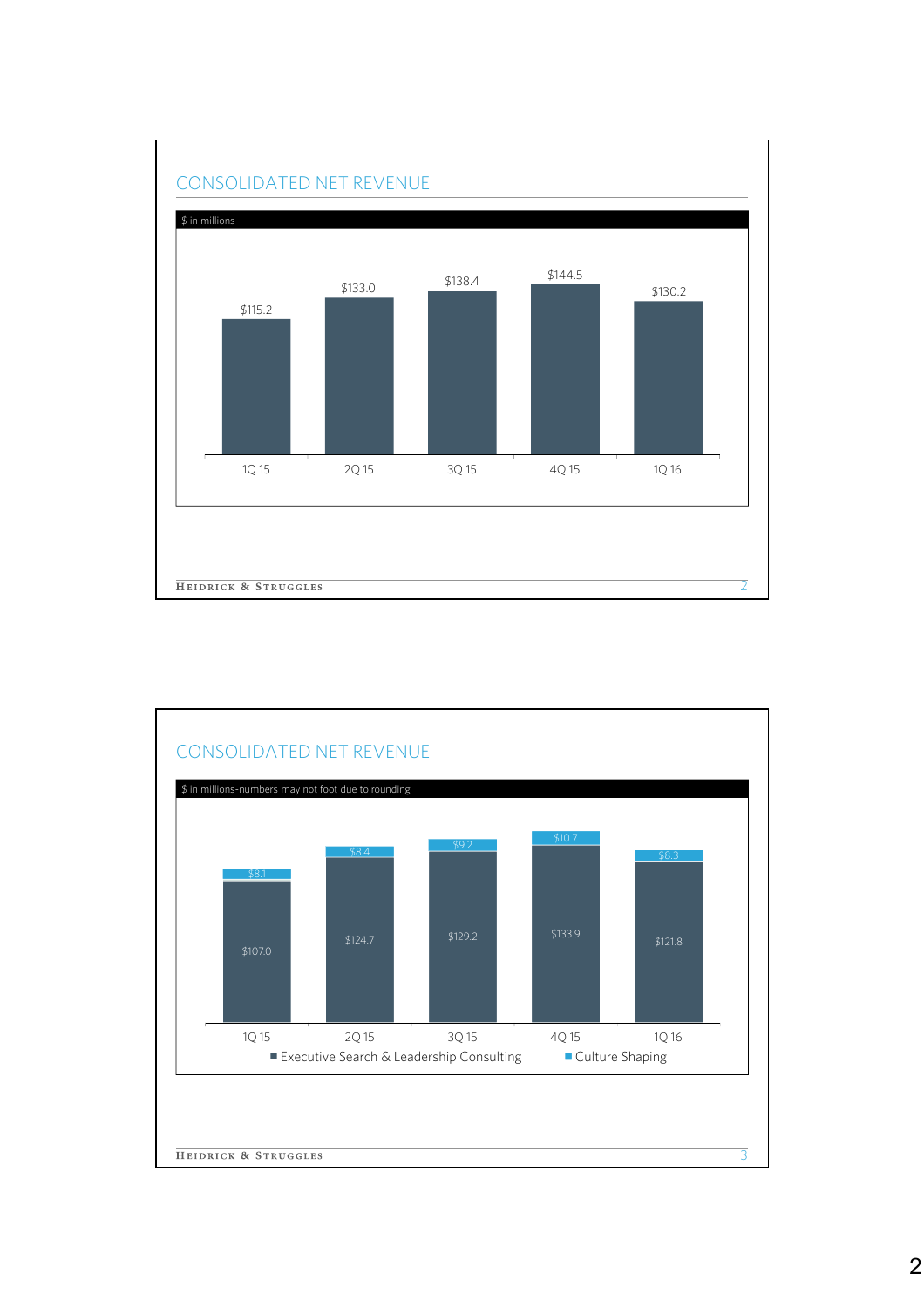

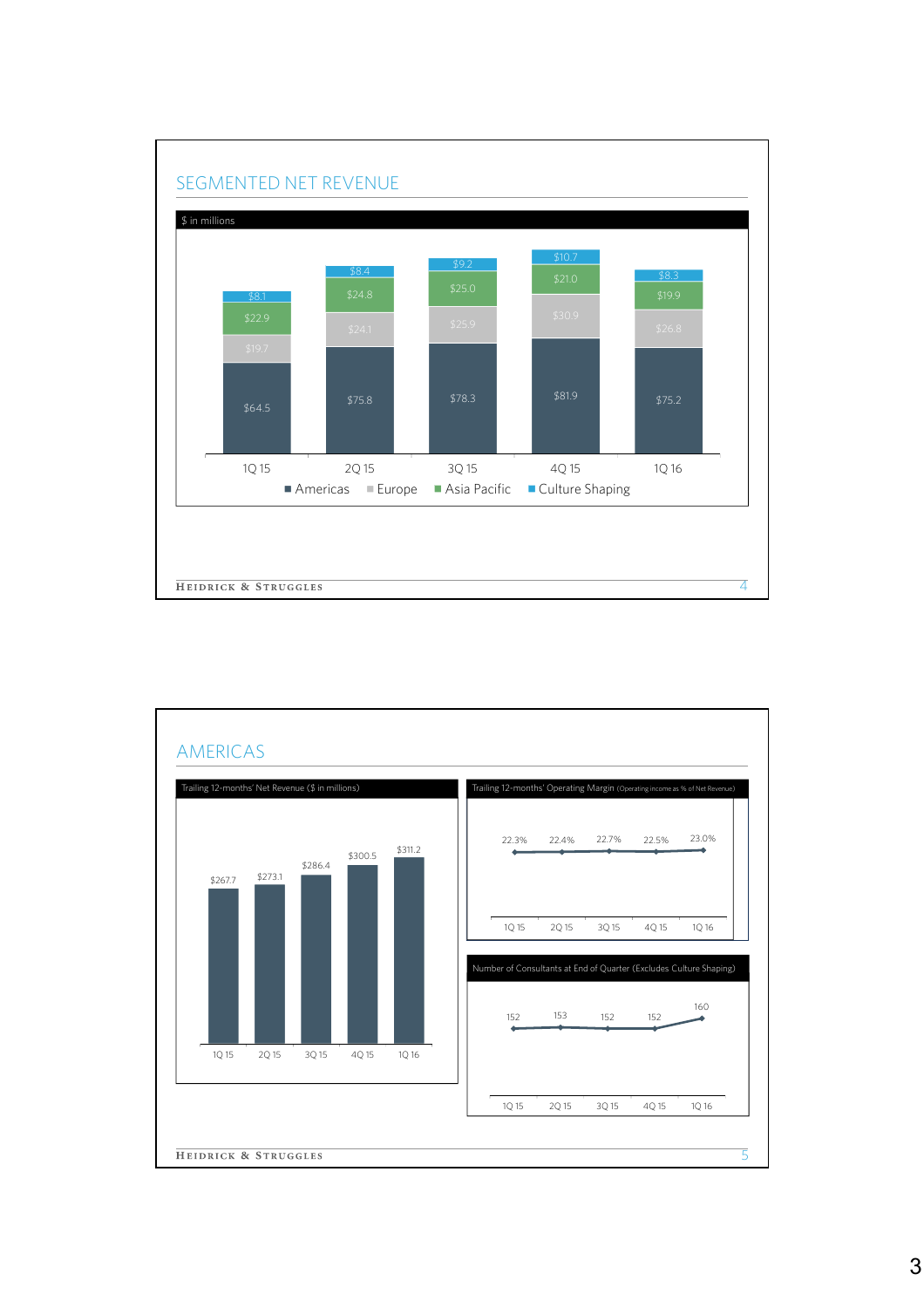

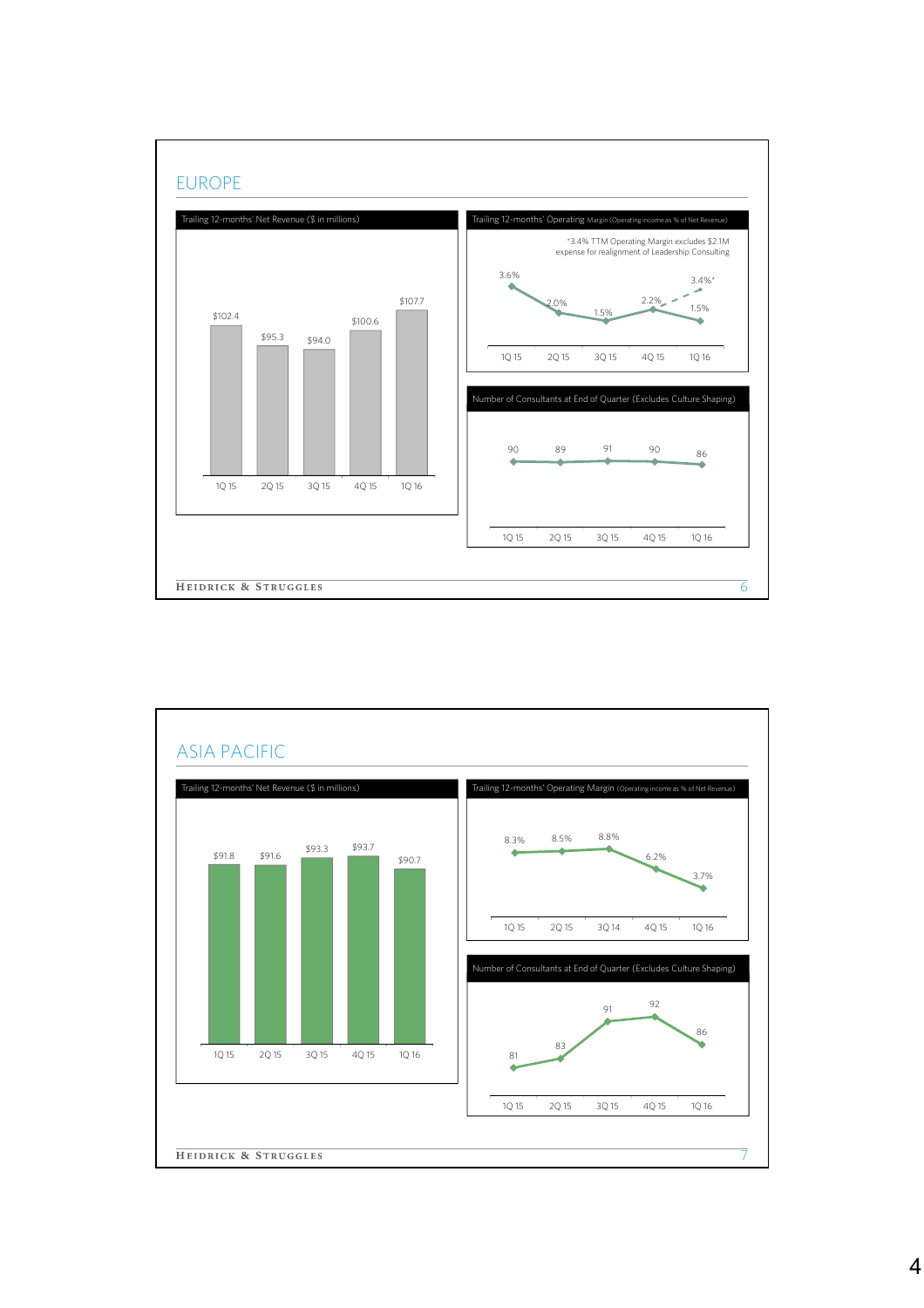

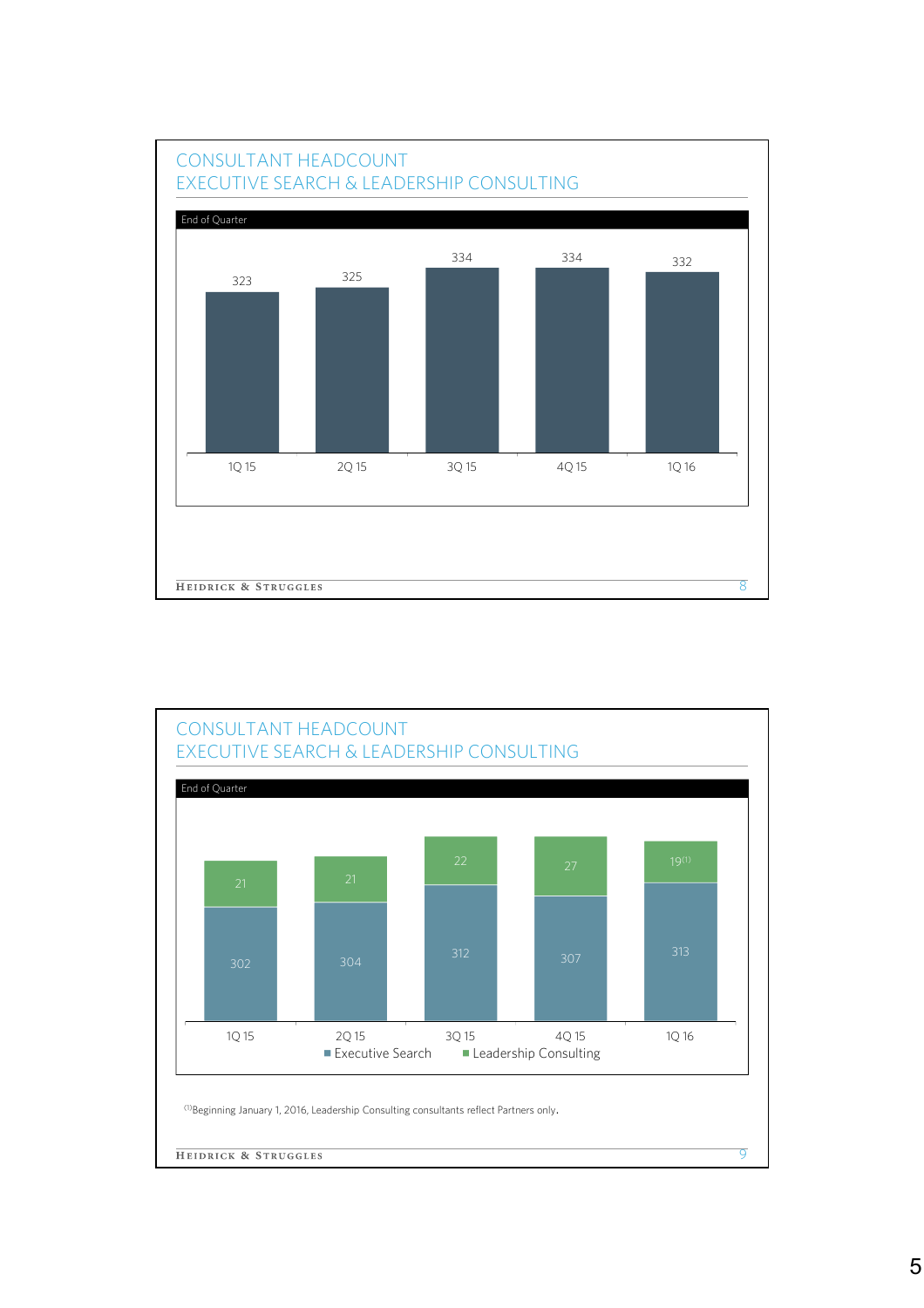

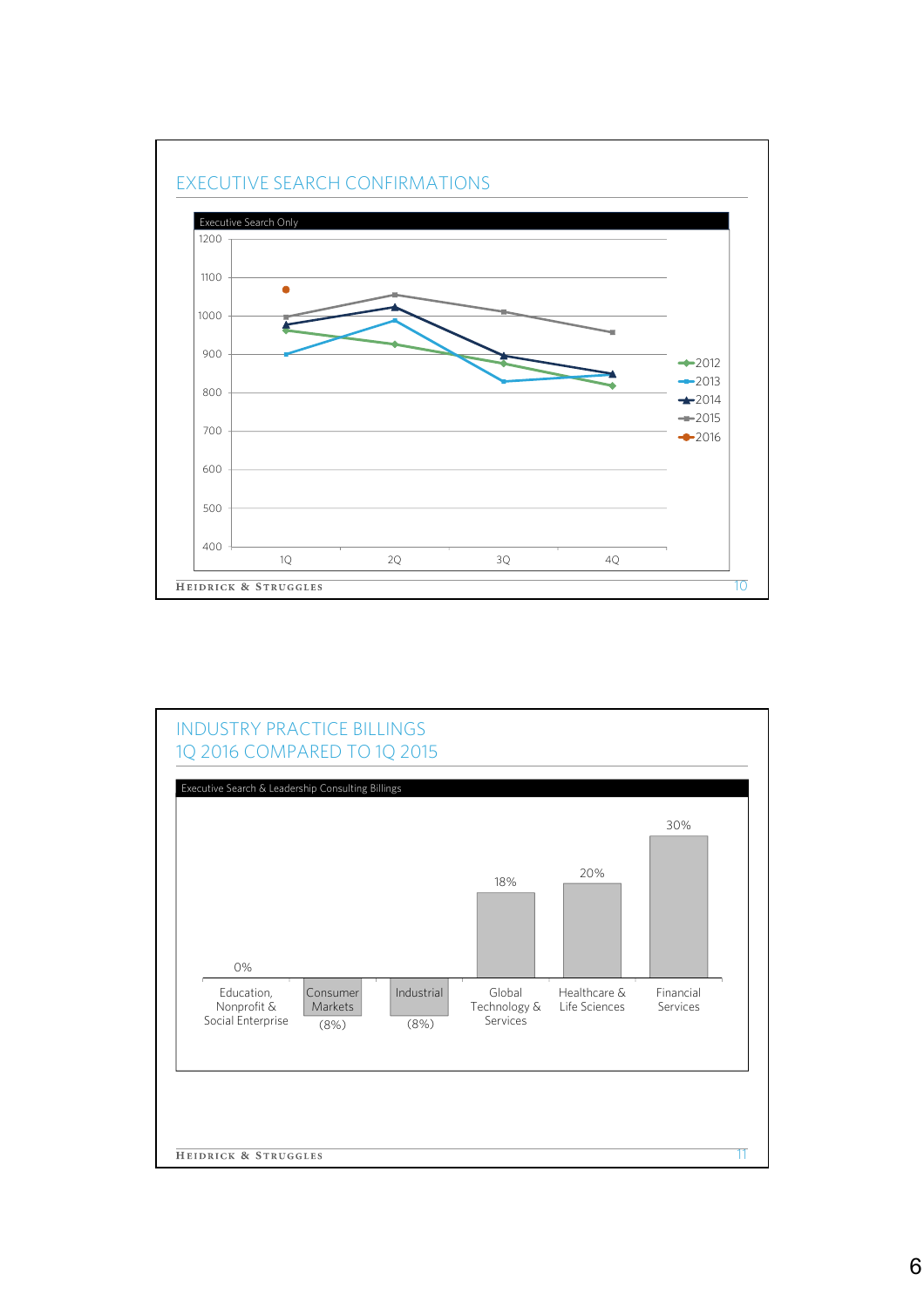

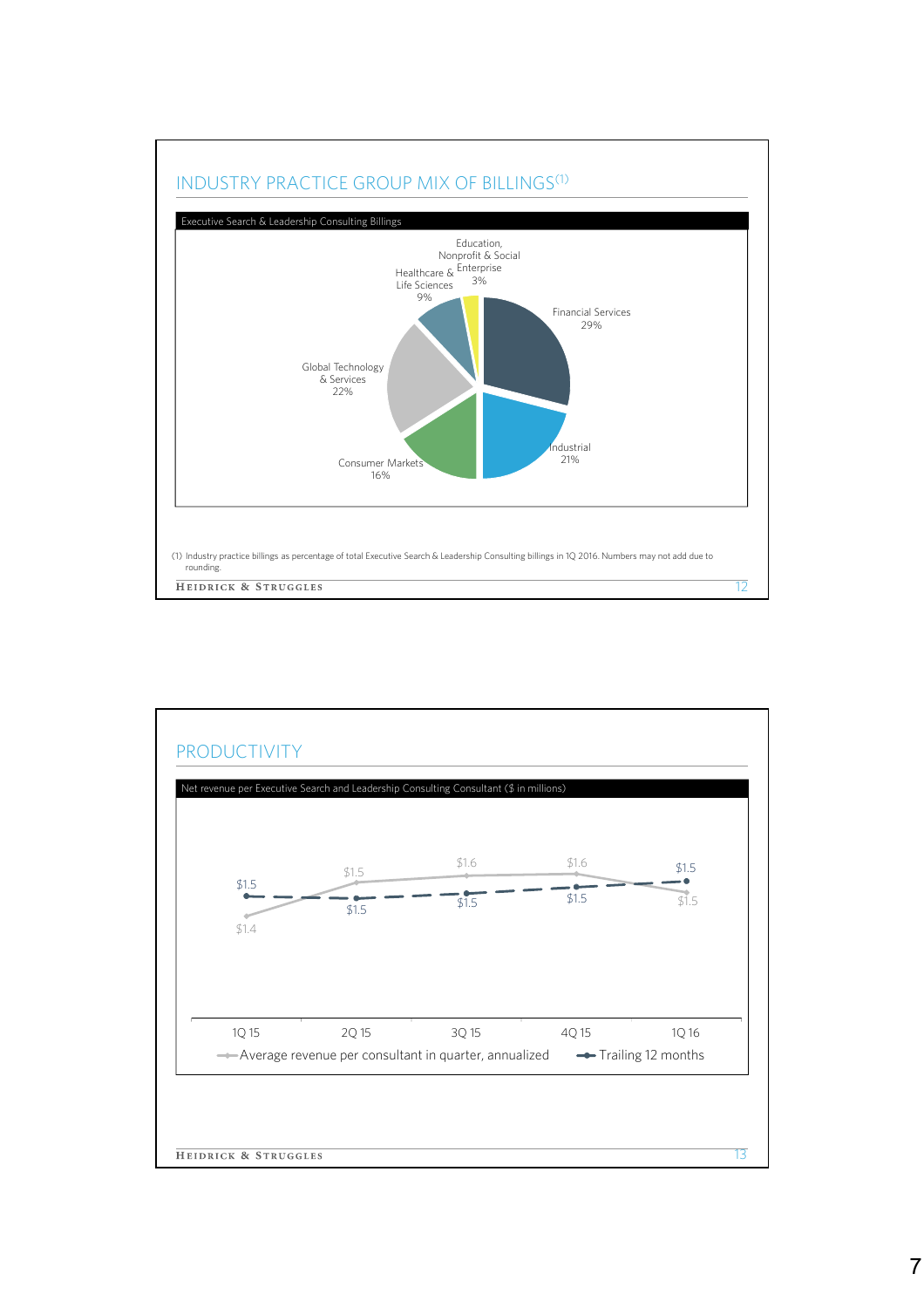

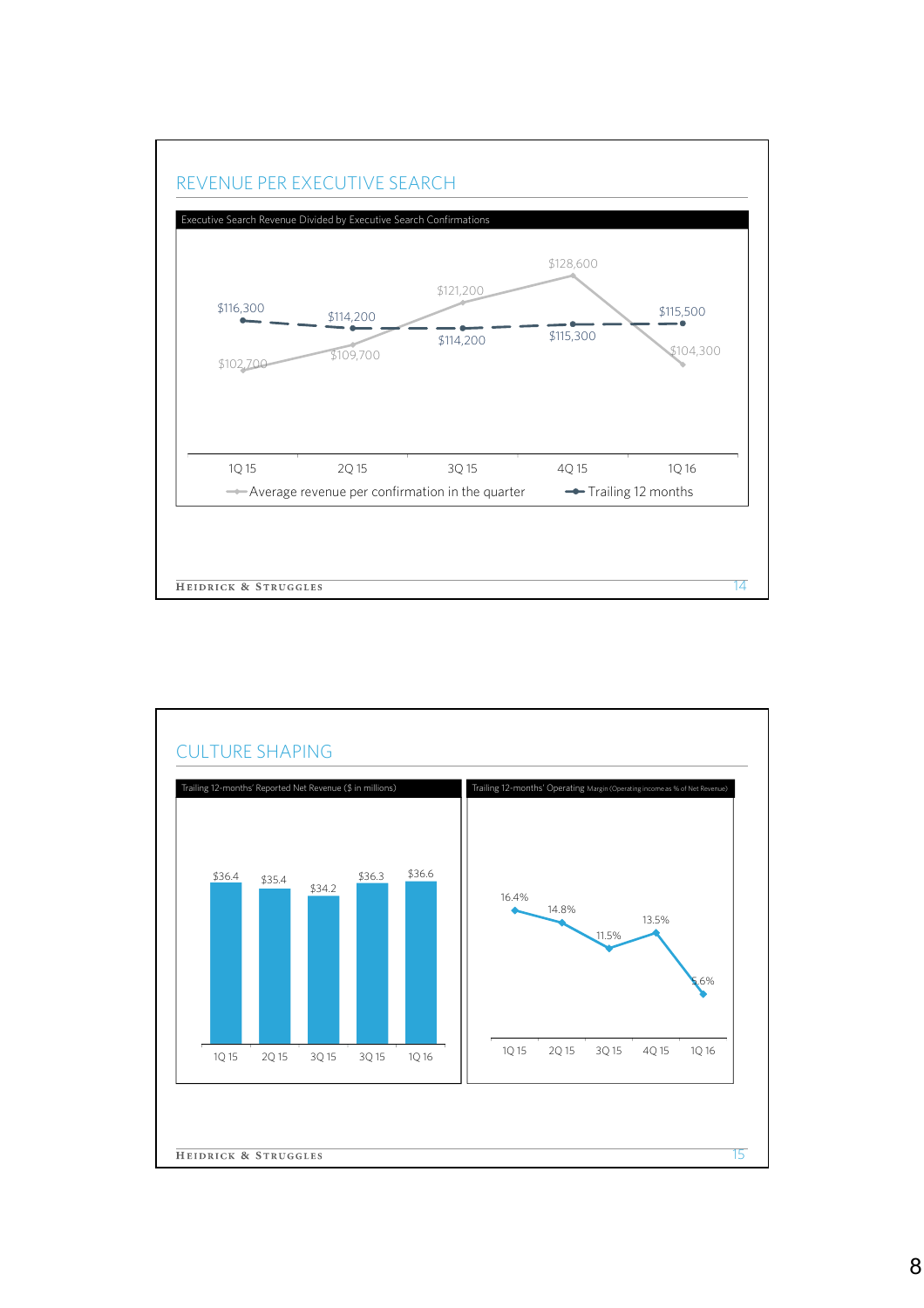

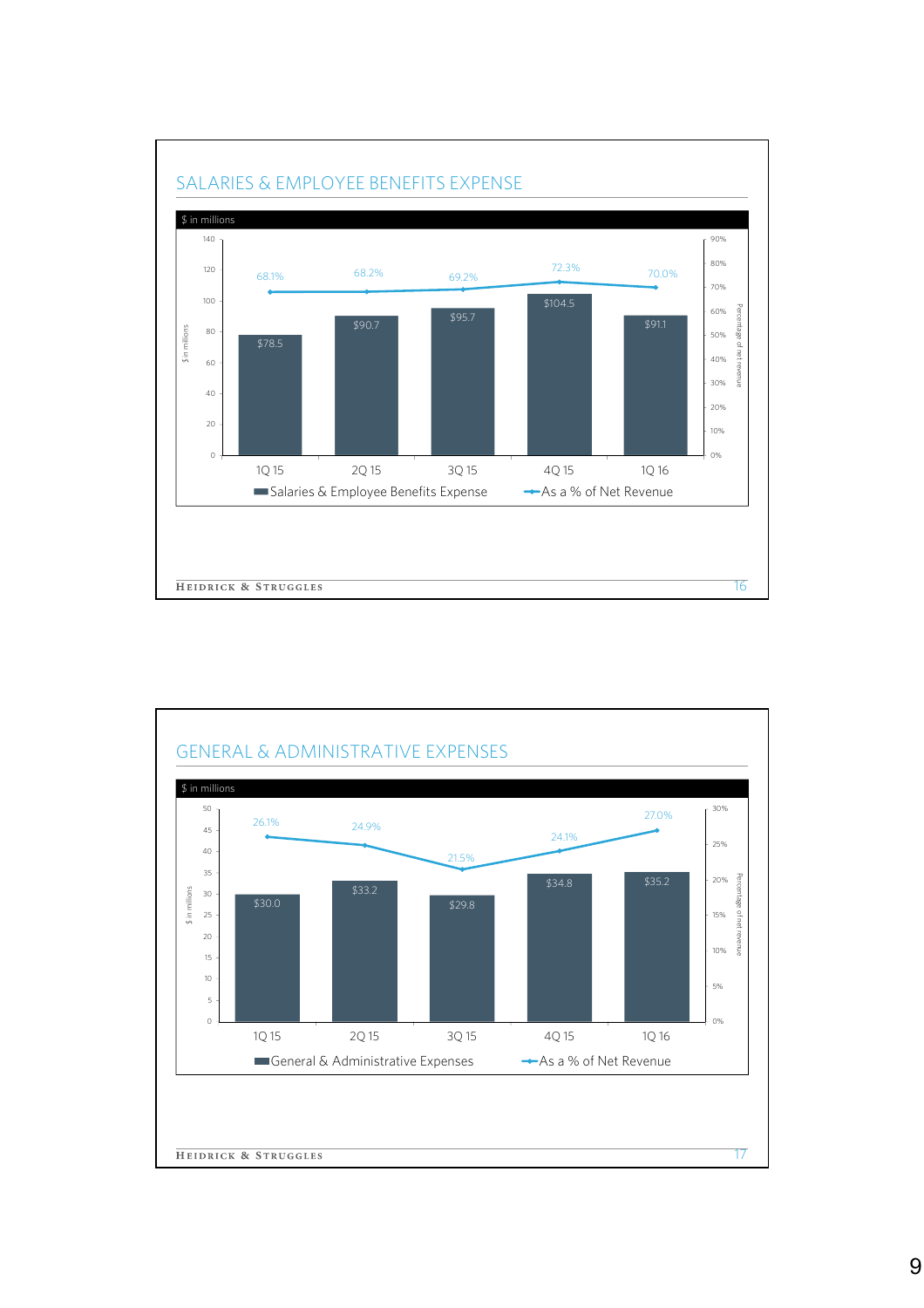

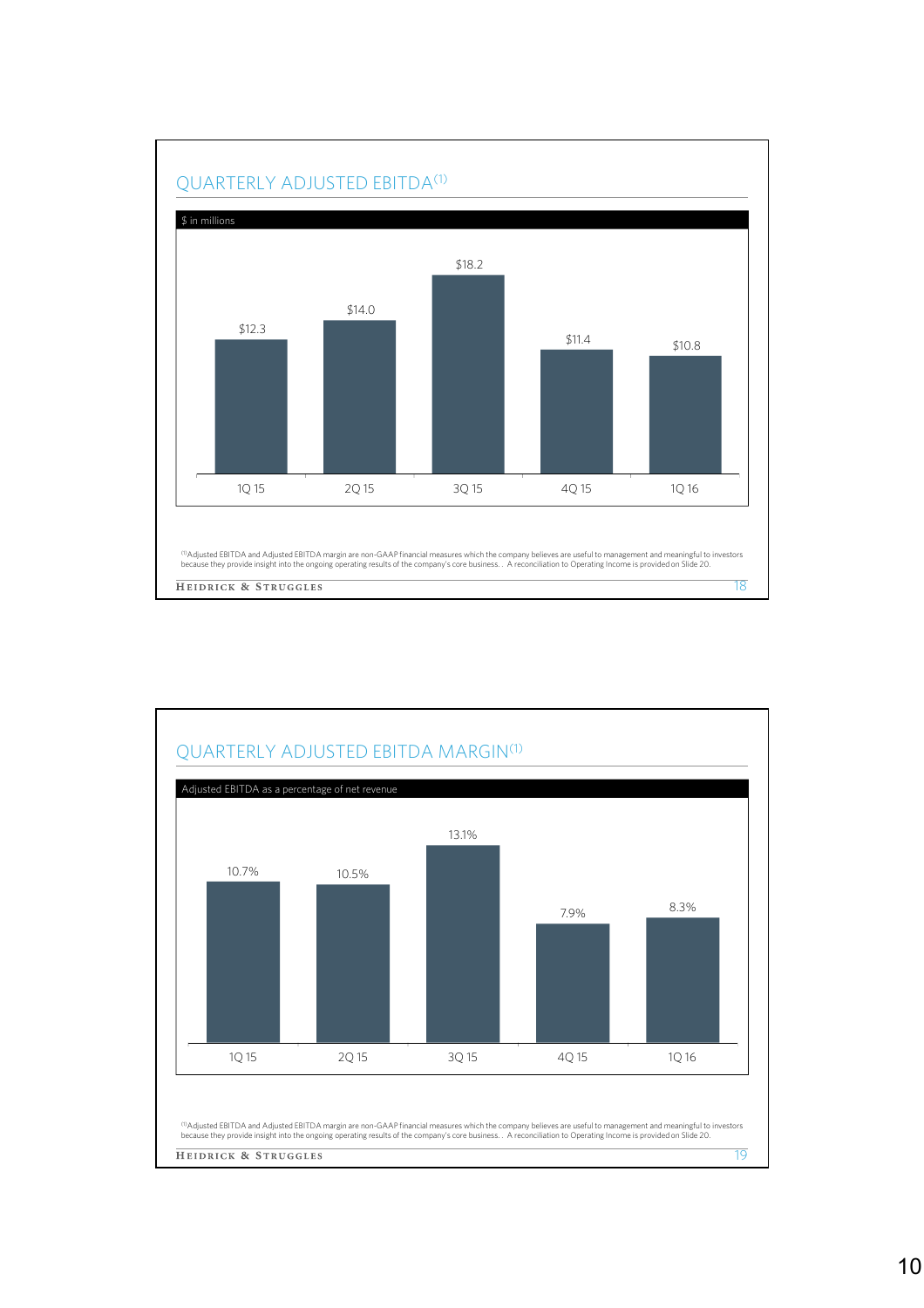## ADJUSTED EBITDA MARGIN

We define Adjusted EBITDA as earnings before interest, taxes, depreciation, intangible amortization, stockbased compensation expense, compensation expense associated with Senn Delaney retention awards, acquisition-related earnout accretion, and other non-operating income or expense.

| \$ in millions -- numbers may not foot due to rounding | 3 months ended March 31,<br>2016 |               | 2015  |               | change |
|--------------------------------------------------------|----------------------------------|---------------|-------|---------------|--------|
| <b>Operating Income</b>                                | \$<br>3.9                        | $\mathcal{L}$ | 6.7   | $\mathcal{L}$ | (2.8)  |
| Adjustments                                            |                                  |               |       |               |        |
| Salaries and employee benefits                         |                                  |               |       |               |        |
| Stock-based compensation expense                       | 1.8                              |               | 1.0   |               | 0.8    |
| Senn Delaney retention awards                          | 1.1                              |               | 0.5   |               | 0.6    |
| General and administrative expenses                    |                                  |               |       |               |        |
| Depreciation                                           | 2.3                              |               | 2.6   |               | (0.3)  |
| Intangible amortization                                | 1.4                              |               | 1.2   |               | 0.2    |
| Earnout accretion                                      | 0.3                              |               | 0.3   |               | 0.0    |
| <b>Adjusted EBITDA</b>                                 | \$10.8                           | . የ           | 12.3  | \$.           | (1.5)  |
| Adjusted EBITDA Margin (as % of net revenue)           | 8.3%                             |               | 10.7% |               |        |

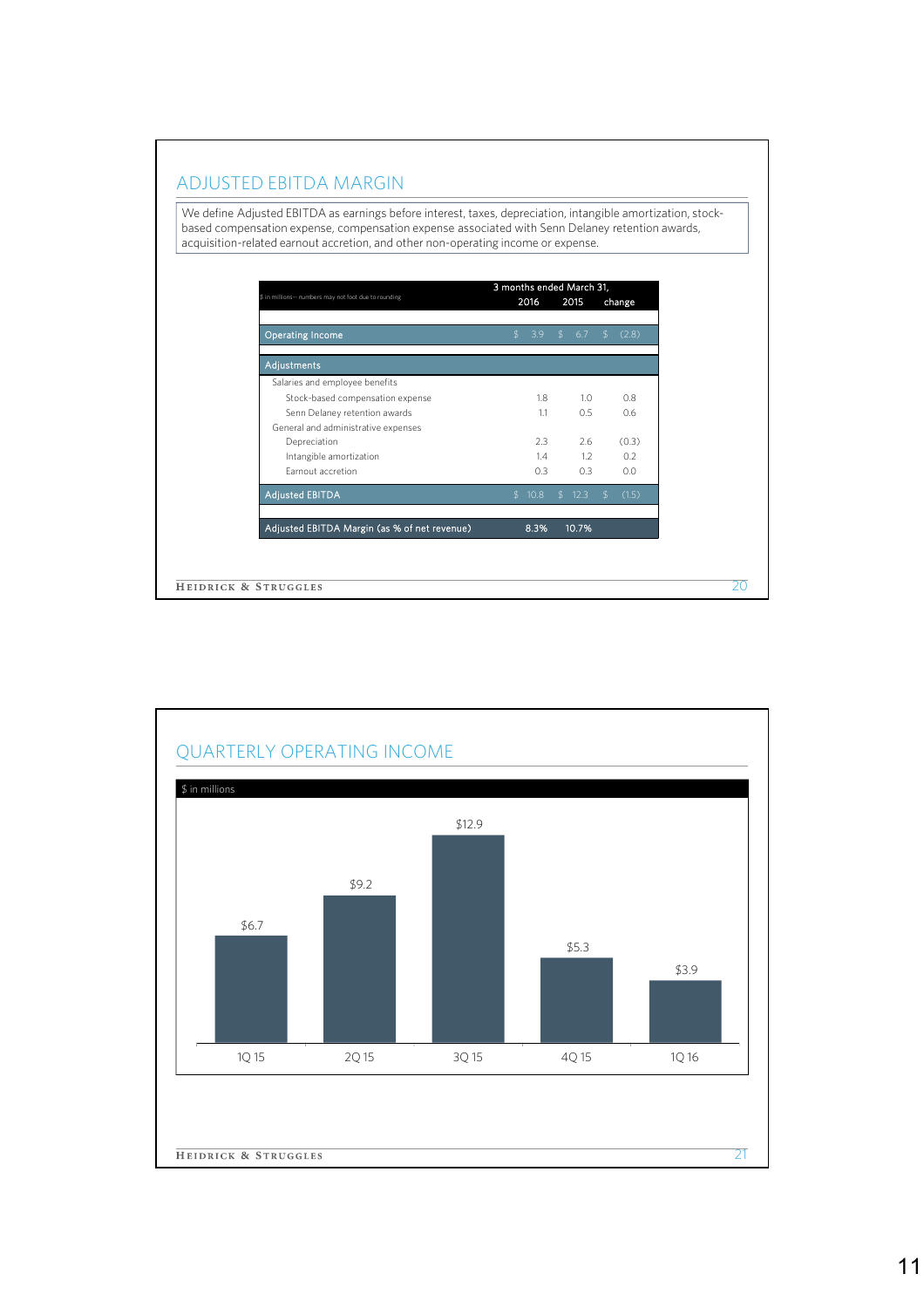

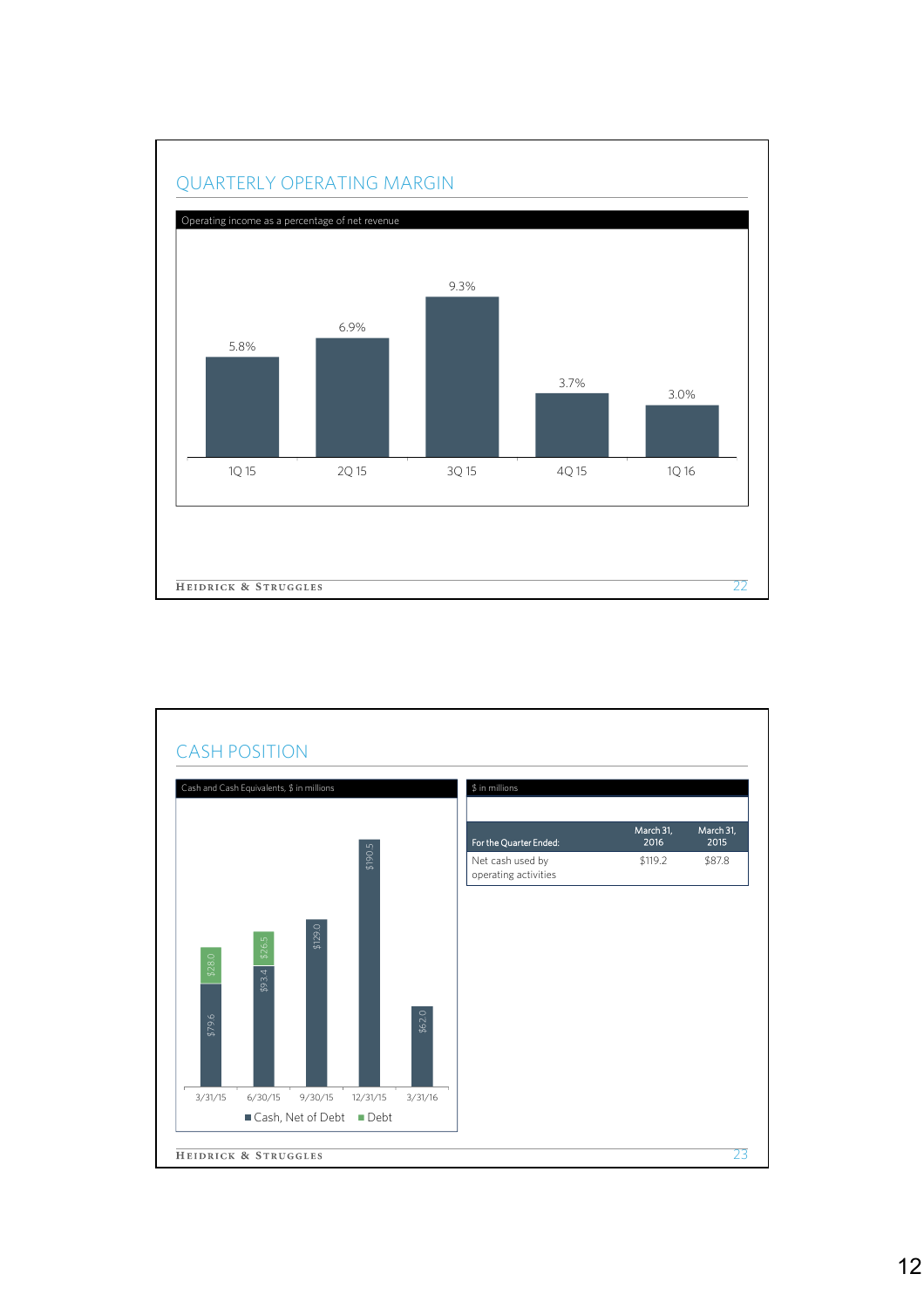

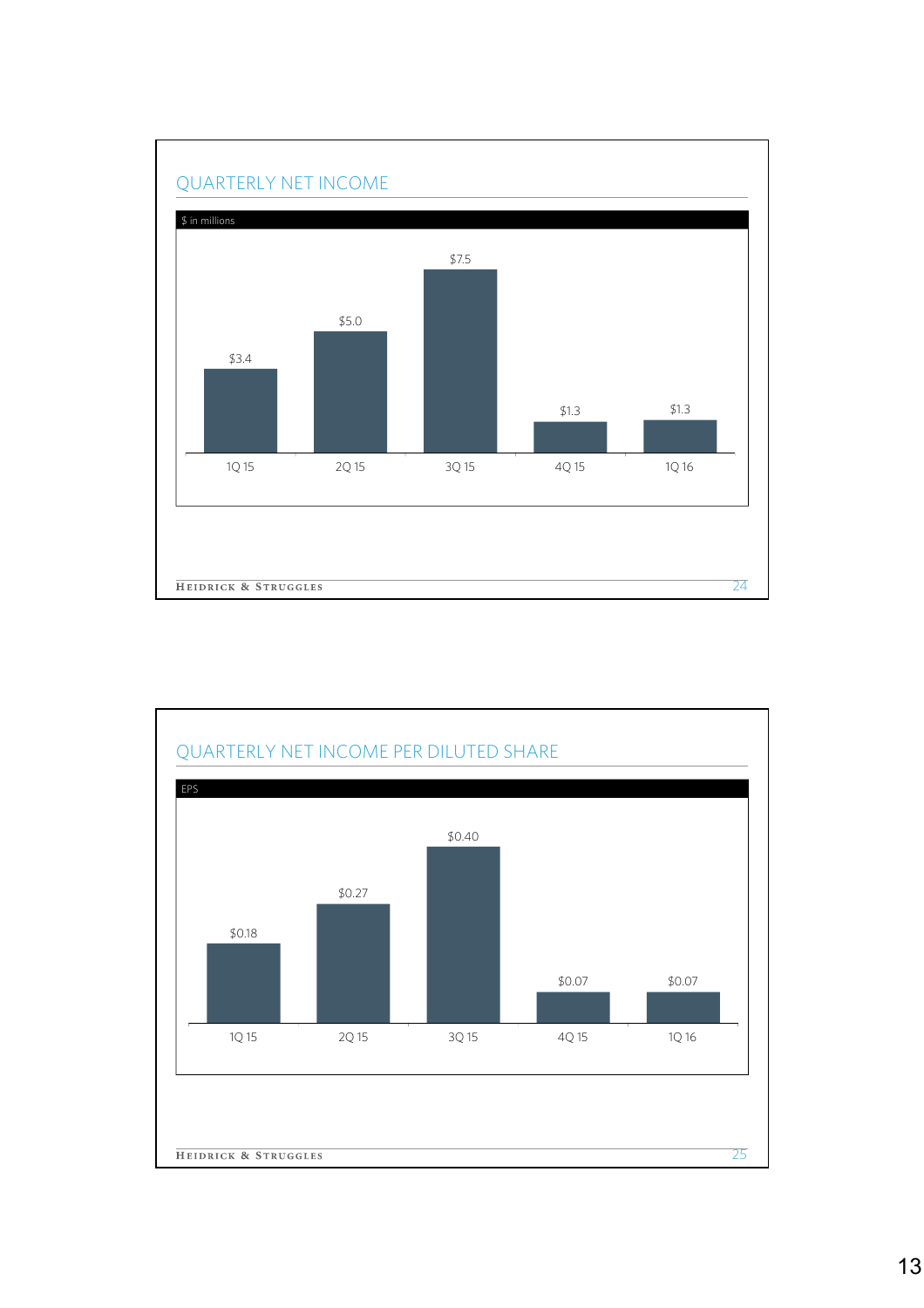